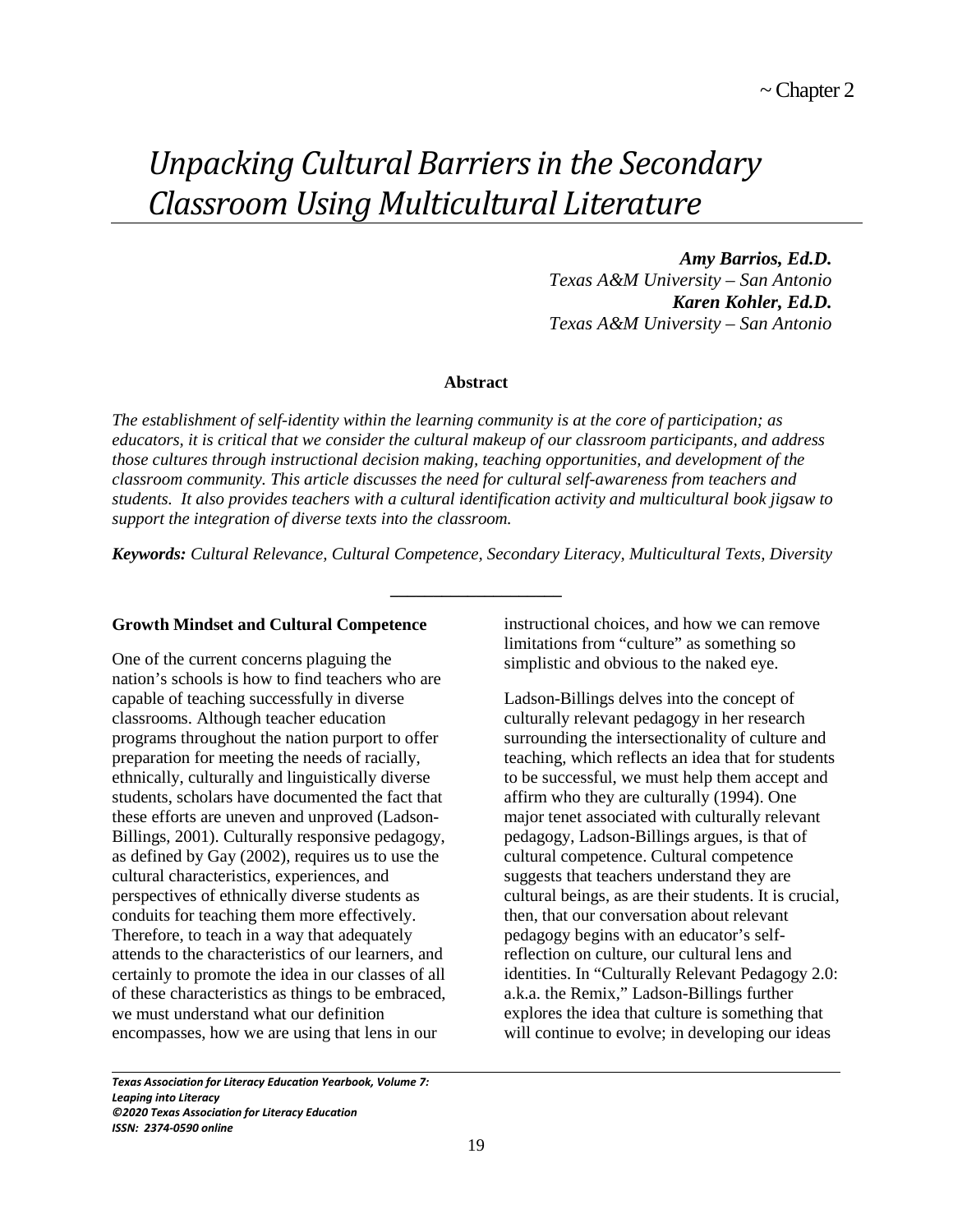about how to evolve and sustain practice through appropriate cultural pedagogies, we must be willing to admit that the practice cannot be static, but continually able to grow and change with the students we serve (2014). The need for teachers to have open minds, self-awareness, and growth mindset, with the goal of breaking down cultural barriers and promoting a sense of pride and identity alongside one's academic achievements is of mounting importance (Ladson-Billings, 2014).

### **Cultural Bias and Classroom Instruction**

Children need to have a classroom space where they feel safe to discover and express themselves, a place to explore their own culture while learning more about the diverse backgrounds of their peers. According to Kaiser & Rasminsky (2019), "culture shapes not only our values and beliefs, but also our gender roles, family structures, languages, dress, food, etiquette, approaches to disabilities, childreading practices, and even our expectations for children's behavior. In this way, culture creates diversity" (p. 20). Culture in today's classrooms has a broad definition to include anything that makes individuals unique (Webster, 2020). Educators play a vital role in creating the type of space that values diversity – a cultural safe haven.

To value diversity in the classroom, educators must be equipped with the proper tools to ensure a safe and optimistic learning environment. One of the most effective ways to create this type of learning environment is through teachers implementing Social Emotional Learning (SEL). Social Awareness is one of the five core competencies of SEL that specifically focuses on perspective-taking, diversity, respecting others, and empathy. Teachers and students together can learn to appreciate diversity within each classroom when teachers provide lessons that elicit and reinforce empathy (Core SEL Competencies, 2020). A classroom as a safe haven can marry SEL with academics to maximize student achievement.

Another valuable component for creating a cultural safe haven is ensuring teachers identify their own cultural bias (Berry and Candis, 2013). What educators think about students impacts how they teach. Children at an early age begin to develop their cultural identity by how they are treated by others. This can led to students feeling invisible, devalued, disrespected, and even ashamed of who they were. On the contrary, students who feel valued and free to explore their cultural identity are more likely to take academic risks (Ladson-Billings, 2014). Classroom communities that are cultural safe havens include teachers who explore students' differences by utilizing instructional strategies that reflect diversity. Teachers must be able to draw upon all of their students' strengths to foster resilient student identities of achievement (Gist, 2014).

#### **Cultural Identification: Activity #1**

Merriam Webster defines culture as the "customary beliefs, social forms, and material traits of a racial, religious, or social group, as well as the characteristic features of everyday existence shared by people in a place or time" (Webster, 2020). Based on this definition, the term culture could also be used to describe anything that makes us unique – the type of music we like, our household makeup, hobbies, shared experiences (like travel, first generation graduate, campus resident), struggles (i.e. SES, trauma, illness), as well as heritage and traditions we are proud to call our own. We argue that the term culture is not generally referred to in such a broad sense in the classroom, and is instead used to primarily refer to skin color or language proficiency. In order for students to adequately develop their cultural identity, they must first understand all that the term "culture" encompasses. One activity that can be used within the classroom to help expand our definition of culture is as follows:

#### **Activity 1**

1. As an icebreaker, give students a few examples of cultures they may be a part of (i.e. single mother household, first

*Texas Association for Literacy Education Yearbook, Volume 7: Leaping into Literacy ©2020 Texas Association for Literacy Education ISSN: 2374-0590 online*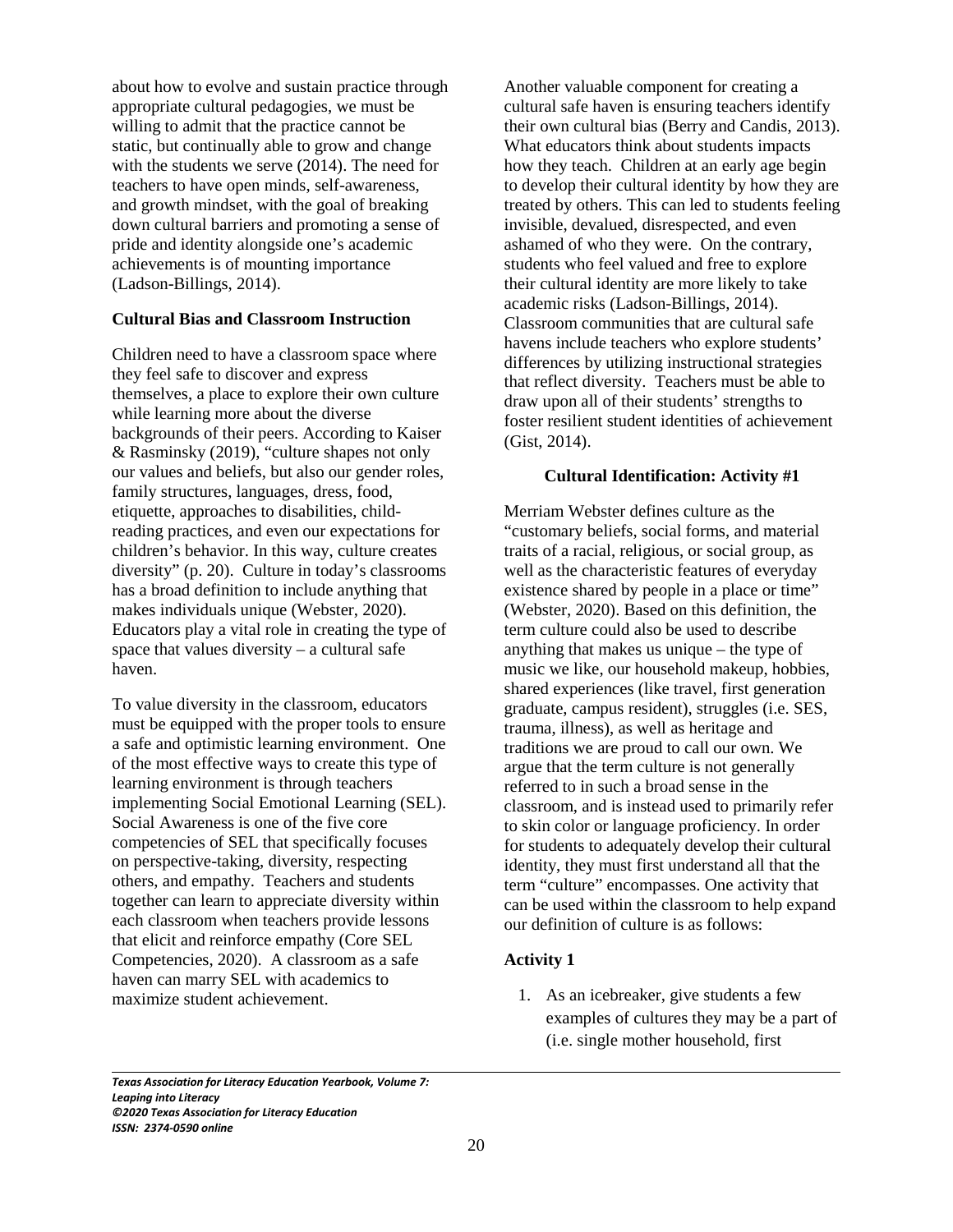generation potential college graduate, language spoken, region of state where they reside, etc.). Here, it is important not to give them "all the answers," but to have them explore their own definition of culture as part of the activity.

- 2. Give students 5 minutes to write down as many cultures as they can come up with (those with which they self-identify).
- 3. For those who appear stumped, continue sharing ideas that may help them understand what you mean by "culture." This can be anything that makes them unique or represents who they are as an individual. For example, have they considered their favorite type of music as a culture they belong to? Their favorite foods? Whether they have siblings? Extracurricular activities they belong to? What makes them different from the person sitting next to them?
- 4. After the five minutes is up, see how many cultures they were able to come up with, and have them share some that they think are unique to them. Don't be surprised if they are able to come up with more than 20 or 30 cultures!
- 5. Use this as an opportunity for them to learn more about their classmates, and also as a springboard for discussions of culture found in their texts and less-thanobvious ways they may be able to relate to characters.
- 6. Discuss which of these cultures they would know about each other just by looking at them. Which require building relationships or sharing themselves in some way?

This is great for students during the first week of school, as it can be a means of building classroom community, enhancing relevance of lessons, accessing biographical data that will help you differentiate your teaching, and/or to

*Texas Association for Literacy Education Yearbook, Volume 7: Leaping into Literacy ©2020 Texas Association for Literacy Education ISSN: 2374-0590 online*

 $\overline{\phantom{0}}$ 

help students think more deeply about cultures, both explicit and implicit, in texts. The ability to make connections to readings will be enhanced as a result.

When examining our definition of the word "culture," educators and pre-service candidates can also find their view limited to the more obvious gender, race, or ethnicity. As the type of cultures represented in society, and therefore in the classroom, continue to broaden, including more representation from multiethnic backgrounds, gender or sexual preference, it is important that educators ask themselves what their personal definition of culture includes, how it can be expanded, and how a more contemporary look at the term can promote opportunities for self-expression and advancement of skill development through their teaching.

## **Multicultural Book Jigsaw: Activity 2**

This jigsaw activity is a cooperative learning technique (The Jigsaw Classroom, 2020) that can be used to 1) vote on a book for class reads, 2) choose books for literature circle groupings, and 3) to introduce new authors to learners for individual/silent reading time.

## **Activity 2**

- 1. Choose at least four multicultural books for this activity, which is in the format of a jigsaw (book number depends on number of classroom students and jigsaw groups).
- 2. Divide students into a) home group, and b) jigsaw group
- 3. Have students disperse into jigsaw groups.
- 4. Provide each group with a copy of one of the books chosen (if available), a summary of text, an author handout, and an excerpt of the sample text provided.
- 5. As a group, have them spend time
	- a. Reviewing the summary of the text
	- b. Learning about the author
	- c. Reading the excerpt of the sample text provided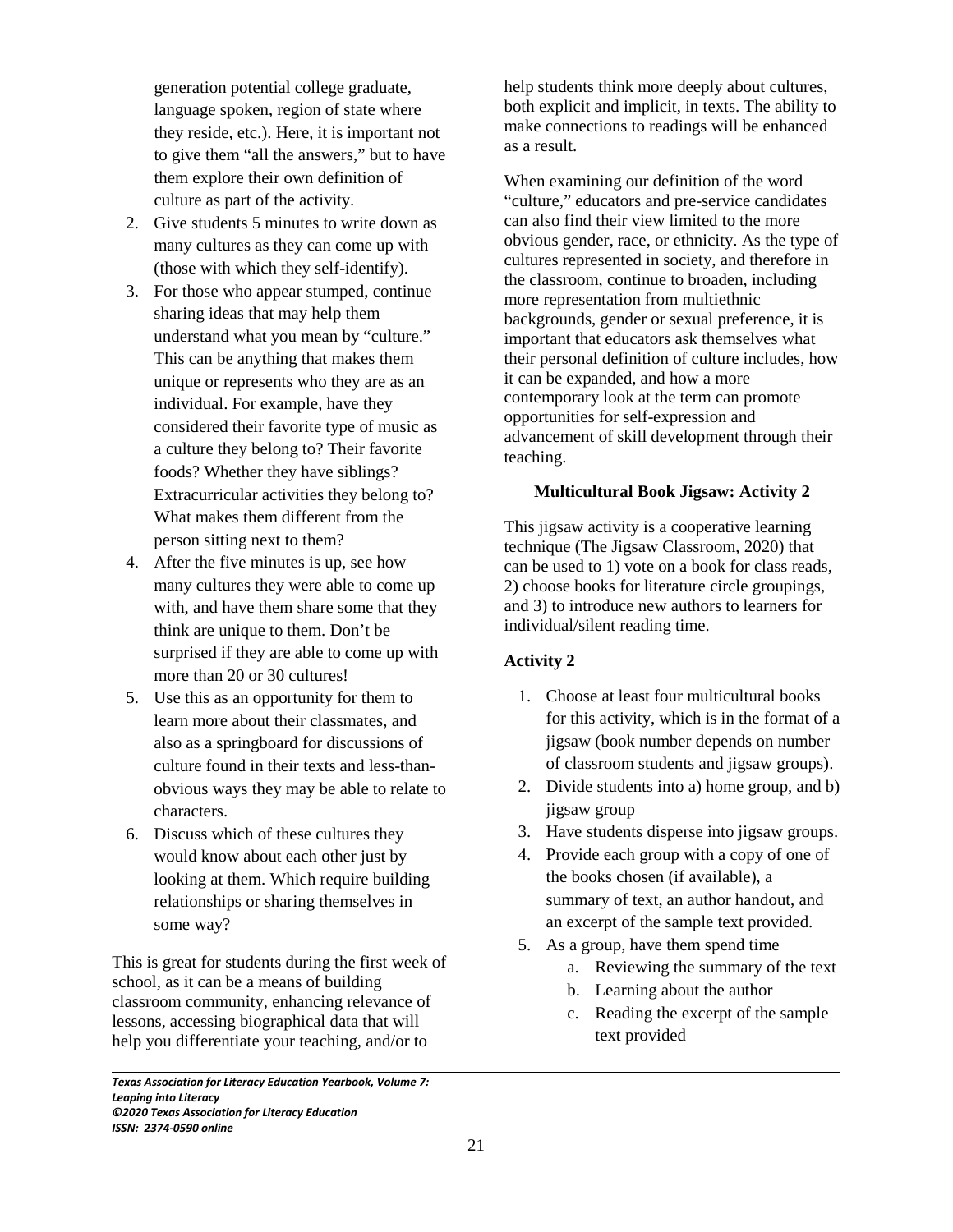- 6. Then, have each group answer the following questions:
	- a. Are you familiar with this author? If yes, what has your experience been with them?
	- b. What are your first impressions of this text?
	- c. What cultures might be represented in this text?
	- d. What connections could be drawn from what you have read to the students in your class and the cultures they represent?
	- e. How might this text be a challenge for you to read?

7. Have students share out in "home group" so they learn about each of the four book choices.

As you are making book choices for this activity, you should also consider: How do these texts align, or deviate, from the types of texts you already integrate in your classroom? What types of pre-reading or during-reading strategies might enhance students' connections to this text or their ability to engage in its content? Gather feedback from learners regarding their interests and analysis of the excerpts they have received. Use this to initiate pre-reading strategies like an anticipation guide or carousel brainstorm as needed for the book(s) you decide to proceed with. Figure 1 provides resources for identifying diverse classroom texts.

- 22 Diverse Book Choices for Students of all Grade Levels: https://www.edutopia.org/article/22-diverse-book-choices-all-grade-levels
- Multicultural 2019 ALA Youth Media Award Winning Books: https://coloursofus.com/multicultural-2019-ala-youth-media-award-winning-books/
- 21 Books That Every High School Needs to Teach Their Students: https://www.bustle.com/p/21-books-that-every-high-school-needs-to-teach-their-students-3073255
- Recommended Reading: Celebrating Diversity: https://libguides.ala.org/c.php?g=488238&p=3530814
- Diverse Books for Teens and Tweens Written by Own Voices Authors: https://www.readbrightly.com/diverse-books-tweens-teens-written-voices-authors/
- The Nerdy Book Club: https://nerdybookclub.wordpress.com/category/2019-nerdies/
- 10 LGBTQ Books for Teens: https://www.readbrightly.com/new-lgbtq-books-for-teens/
- YA Books about Immigration: https://bookriot.com/2018/06/28/ya-books-about-immigration/
- Books for Kids with Characters on the Autism Spectrum https://imaginationsoup.net/bookskids-characters-autism-spectrum/
- Young Adult Books Featuring Teens in Foster Homes/Adoption: https://www.amazon.com/Best-Sellers-Books-Teen-Young-Adult-Orphans-Foster-Homes-Fiction/zgbs/books/10368562011

*Figure 1.* Texts to Consider: Integrating Varied Cultures into Curriculum